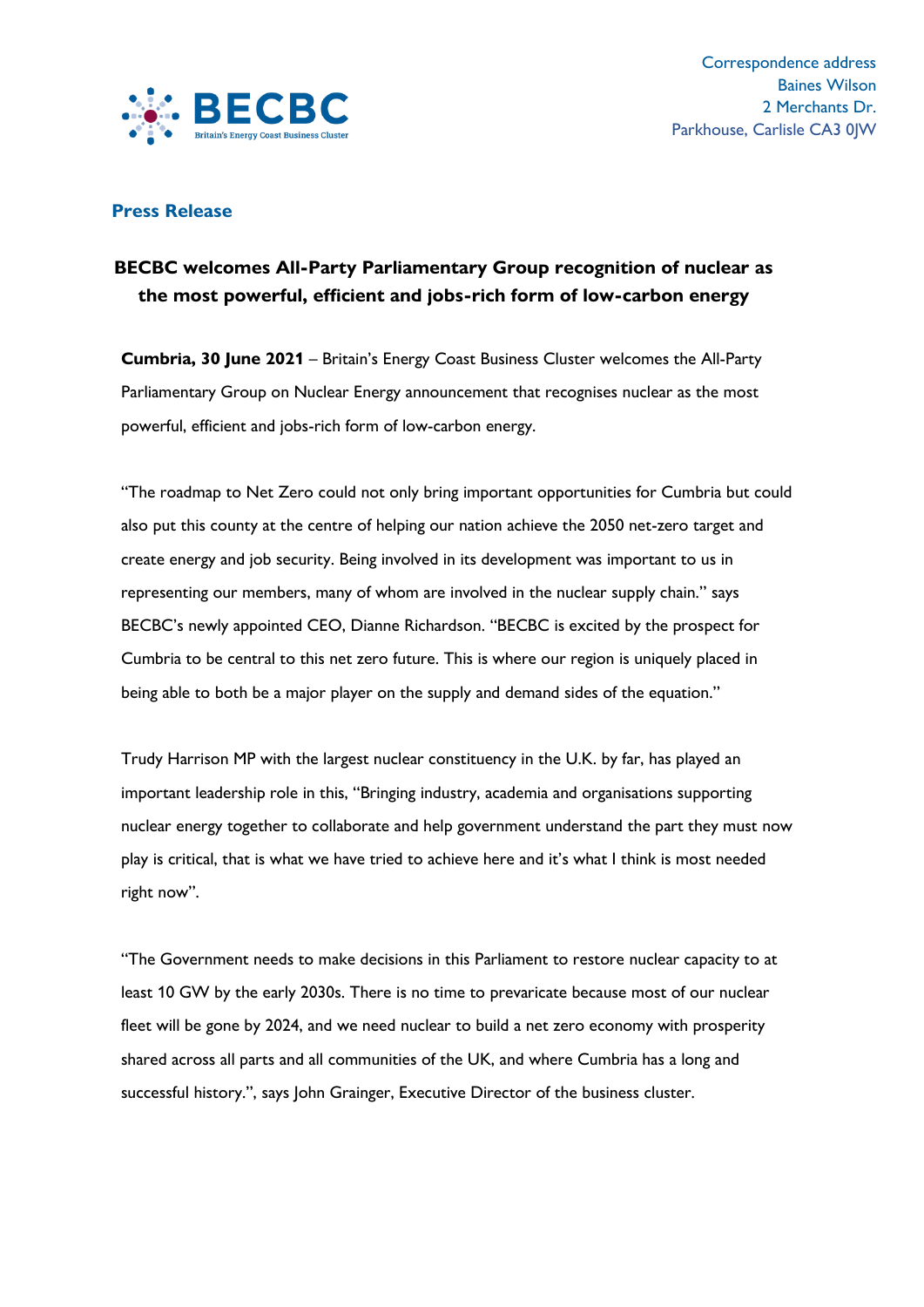

"As outlined by the announcement, the scenario currently is that:

- Most of the current UK nuclear fleet will retire by March 2024 (5 of 8 stations); only one existing station will remain by 2030.
- We need, as a country to create two new large-scale nuclear projects to provide critical low-carbon power and demand for UK fuel.
- Concurrently, we need to enable the rapid deployment of Small Modular Reactors (SMRs) and Advanced Modular Reactors (AMRs) and continued progress on Fusion"

Grainger adds: "As an area which is steeped in innovation within the sector and has specialized in "First of a Kind" projects, beginning with the opening of Calder Hall in 1957, there is a strong expectation that Government will see Cumbria as an outstanding candidate to be at the vanguard of the solution for our carbon targets and energy security going forward. Equally it will bring job security for decades to come and signals confidence to our young people that a multitude of career opportunities are on the horizon. Additionally, it will open up even more supply chain opportunities for members of BECBC, many of whom are already engaged in existing activity identified on the roadmap but have the capability to diversify further including into export."

BECBC has several subgroups operating in nuclear and was the first in the county to set up its net zero business group. In addition, BECBC is one of the founding organisations of the Invest In Cumbria Alliance which has the capacity to facilitate and maximise the social value benefits emanating from projects of significant size and ensure these meet the needs of the local communities while delivering value for the investor.

Nuclear, the only source that does not specifically rely on the weather, other countries or carbon, is already recognized as the UK's only proven source of clean, always-on, emissions-free power, that can produce low-carbon power and low-carbon heat. Furthermore, nuclear is the most jobs-rich form of low-carbon energy: a large-scale project can sustain around 70,000 highskilled, well-paid jobs.